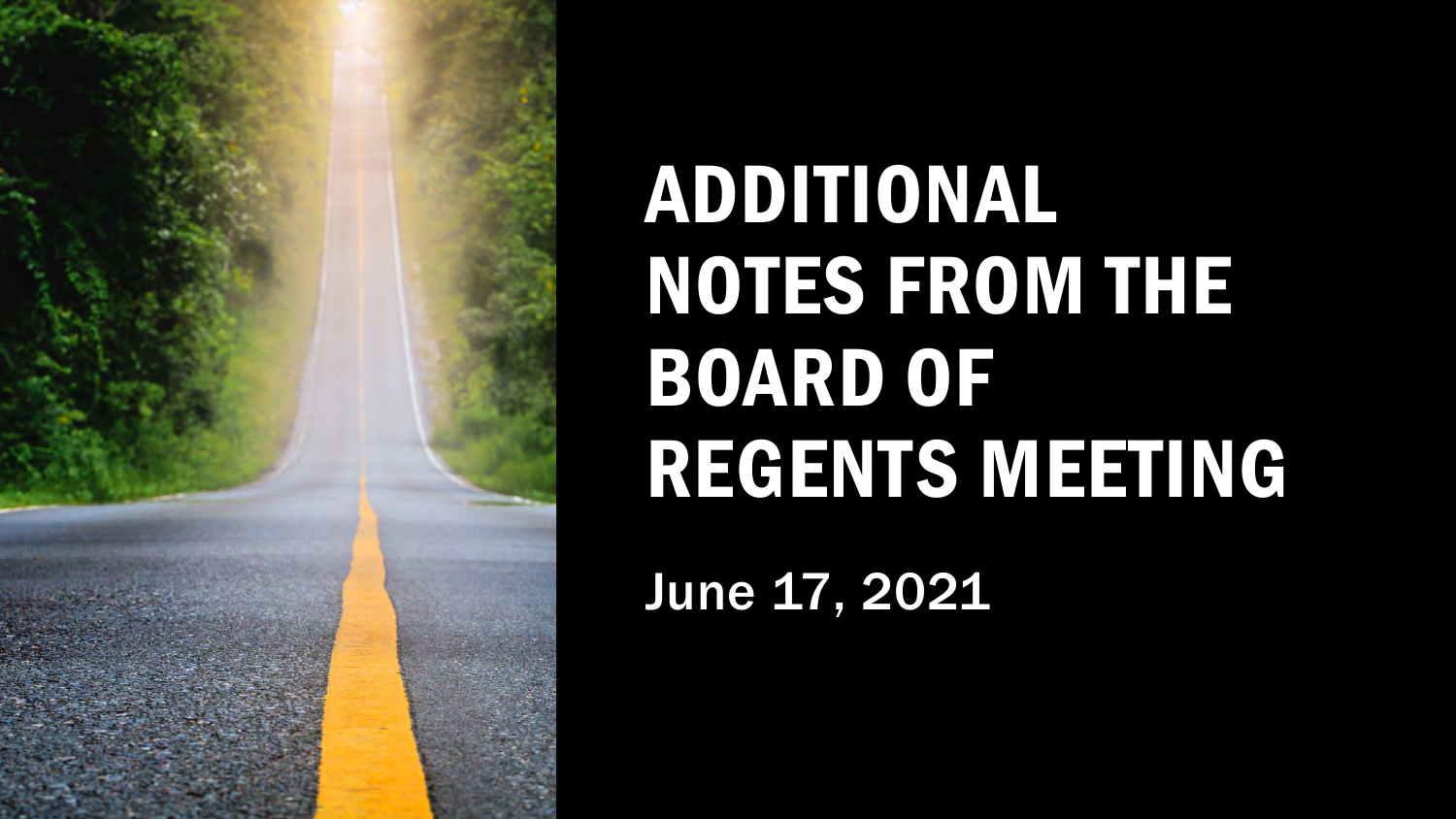# ALREADY AVAILABLE INFO

- [Quarterly meeting agenda book f](https://www.moreheadstate.edu/MSU/media/Board-of-Regents/June-17-2021-Quarterly-Board-Meeting-Agenda-Book.pdf)rom 6/17/21
- Audit committee [agenda book f](https://www.moreheadstate.edu/MSU/media/Board-of-Regents/June-17,-2021-Audit-Committee-Meeting-Agenda-Book.pdf)rom 6/17/21
- President's email (titled "Employee Communication—June 17, 2021")
- Personnel roster 2021-2022 (available in hardcopy in the library, along with previous personnel rosters)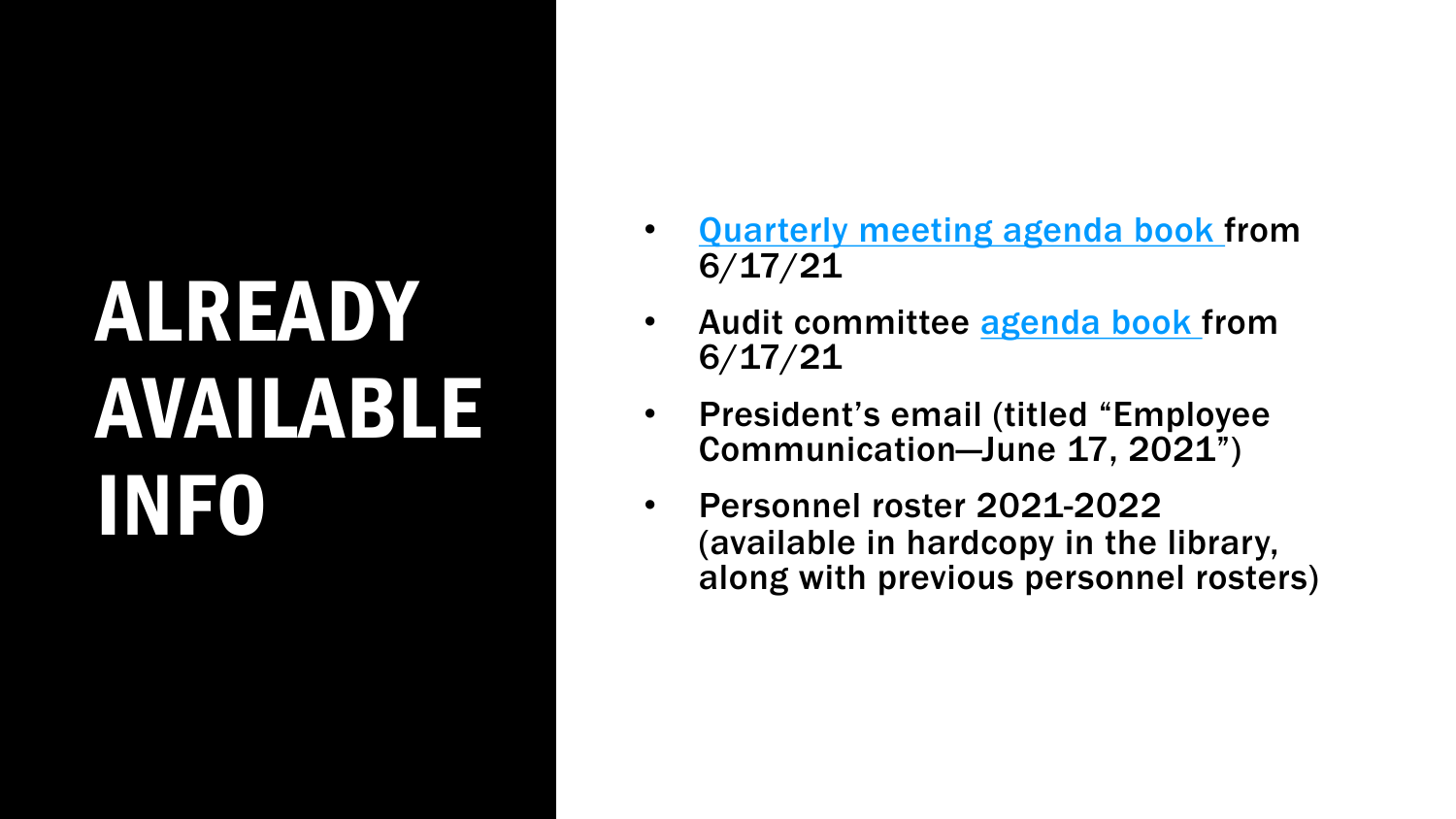# FURTHER INFORMATION

The President's 6/17/21 email covered most of the important points (regarding notification letters, promotion, property updates, and branding initiatives). It also included a point not addressed in the meeting (living and learning communities in residential halls).

This communiqué (which will serve as the Faculty Regent report) will address questions I've been asked regarding tuition increases, stimulus funds and the budget, organizational charts, and compensation/pay raises.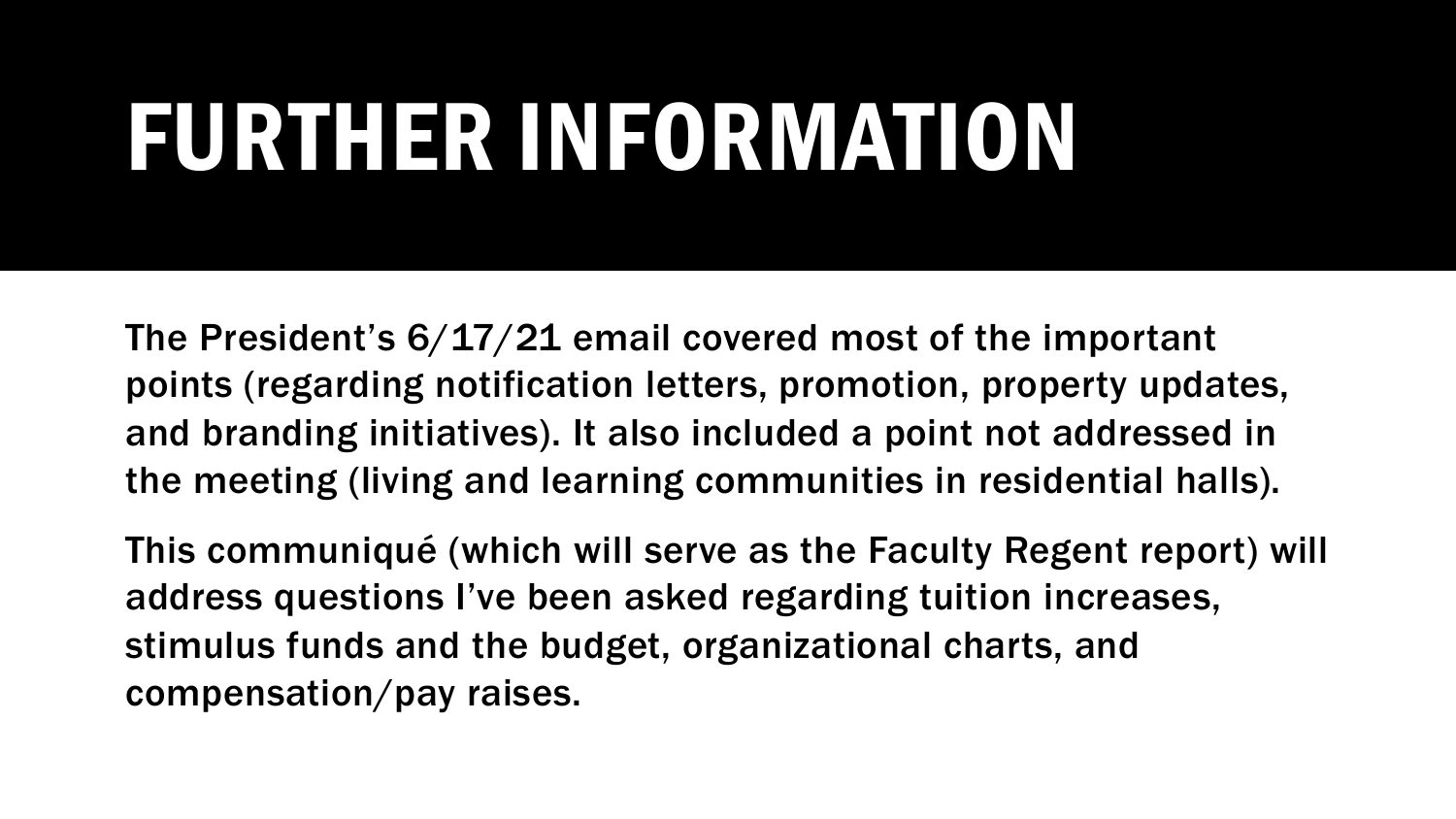# TUITION INCREASES

#### [BOARD BOOK \(](https://www.moreheadstate.edu/MSU/media/Board-of-Regents/June-17-2021-Quarterly-Board-Meeting-Agenda-Book.pdf)FROM P. 105)

"Given the need to provide sufficient revenue to offset inflationary increases and other operating cost increases, and to account for fluctuations caused by the COVID-19 pandemic, a 1.25 percent increase for undergraduate students is included in the recommended base tuition rate for 2021/2022."

"The 2021/2022 tuition and mandatory fee schedule includes a recommended increase in the Mandatory Student Facility Fee from \$5.00 per credit hour with a maximum of \$60 per academic term to \$7.50 per credit hour with a maximum of \$90 per academic term. The increase in the Facility Fee combined with the 1.25 percent increase for undergraduate students is within the 2 percent increase parameter set by CPE for undergraduate resident student."

#### [CPE ANNOUNCEMENT](https://kentucky.gov/Pages/Activity-stream.aspx?n=PostsecondaryEducationCouncil&prId=339) (6/25/21)

The rate changes apply to tuition and mandatory fees for resident, L

- University of Kentucky  $-1\%$
- University of Louisville 1.7%
- Eastern Kentucky University  $-2\%$
- Kentucky State University  $-0\%$
- Morehead State University 1.9%
- Murray State University 0.9%
- Northern Kentucky University 1%
- Western Kentucky University 1.8%
- Kentucky Community and Technical College System 0%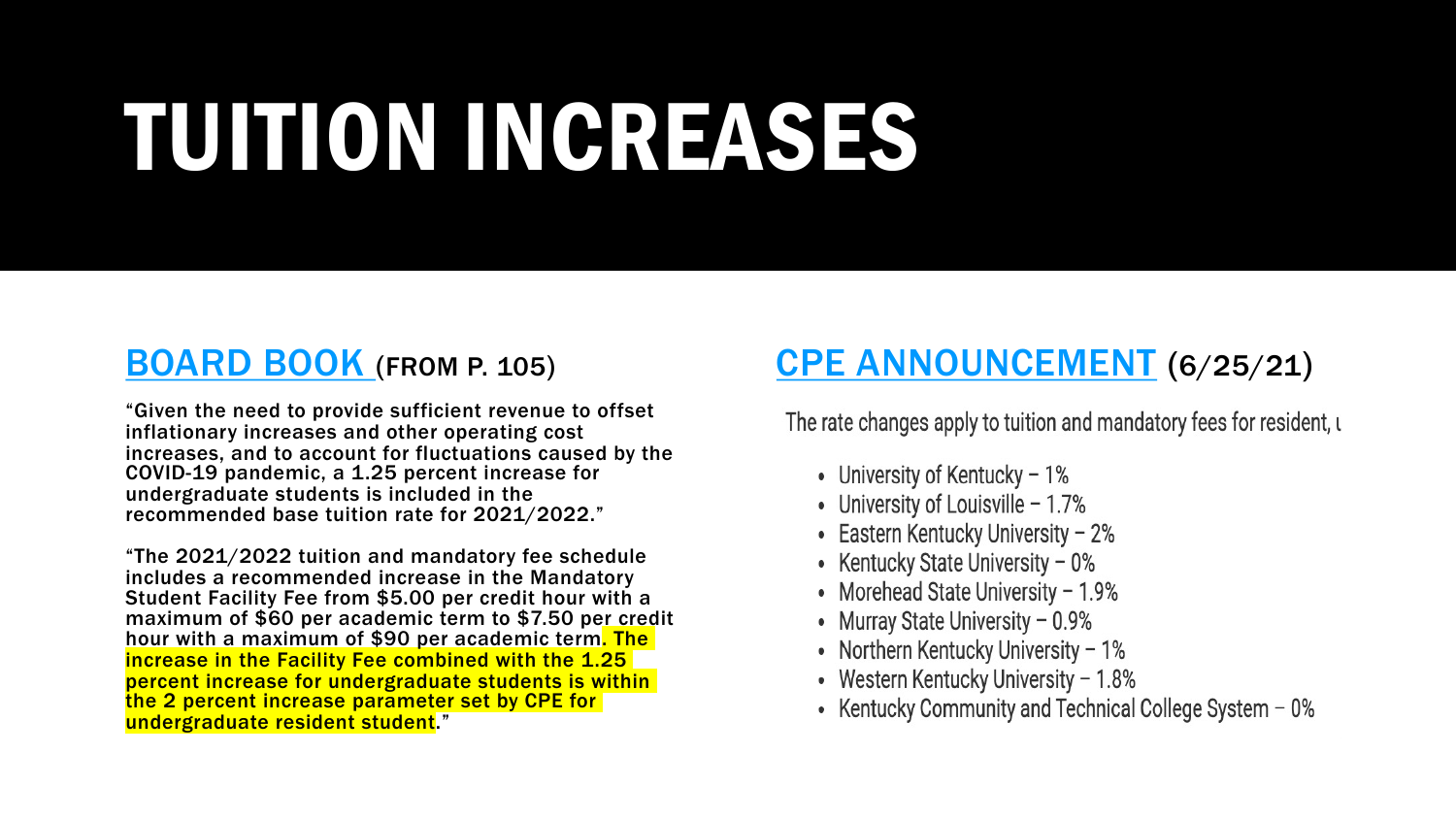### STIM FUNDS AND THE BUDGET

- Stimulus funds have been used to offset costs of the pandemic (including the need for new tech) as well as lost revenue; MSU continues to use the funds it was allocated.
- Stimulus funds helped, but our conservative budgeting is what saved the day. As the President told the Staff Regent, our finances would have been solid without the federal aid.
- We continue to restructure and reduce debt while we increase our savings. The most recent debt restructurings have allowed us to reduce our debt by \$988,720, and we continue to "carve out money" in order to place it in budgeted reserves.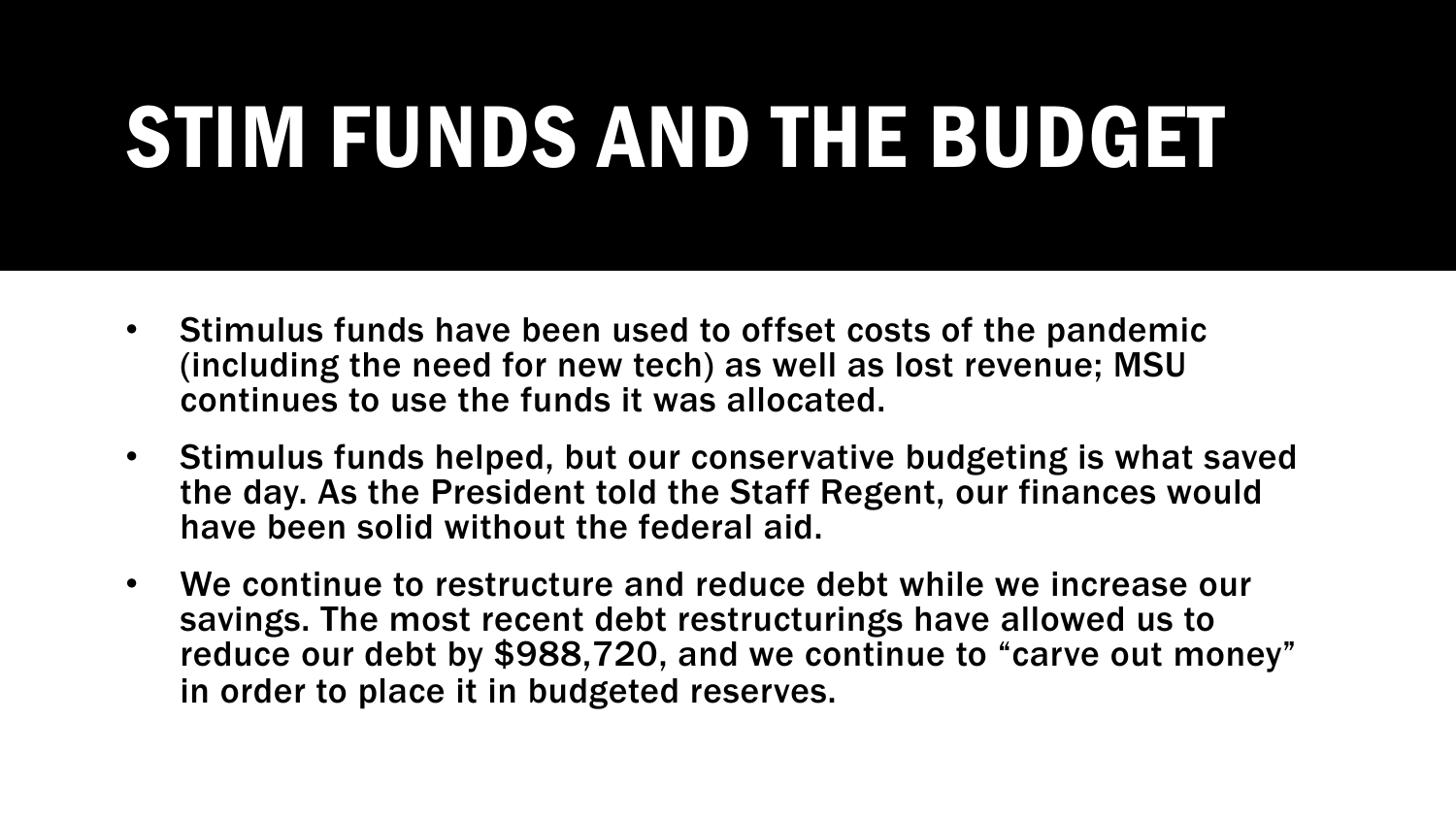# ORGANIZATIONAL CHARTS

I was asked, in advance of the BOR meeting, if the organizational charts in the BOR Agenda would be corrected. I posed this question in a  $6/10/21$  email to the President (and the other internal regents). This was the President's reply (sent in a 6/11/21 email):

> *The organizational chart in your Board packet is provided circa late May and is based on known moves/changes at that point – this is consistent with what we have done in the past. There is typically a time gap between late May development and throughout the summer as transitions take place on campus, people retire/leave, are hired, shifted, etc. – and that slightly changes the organizational chart every few months. This would hold true of any annual window and budget cycle.*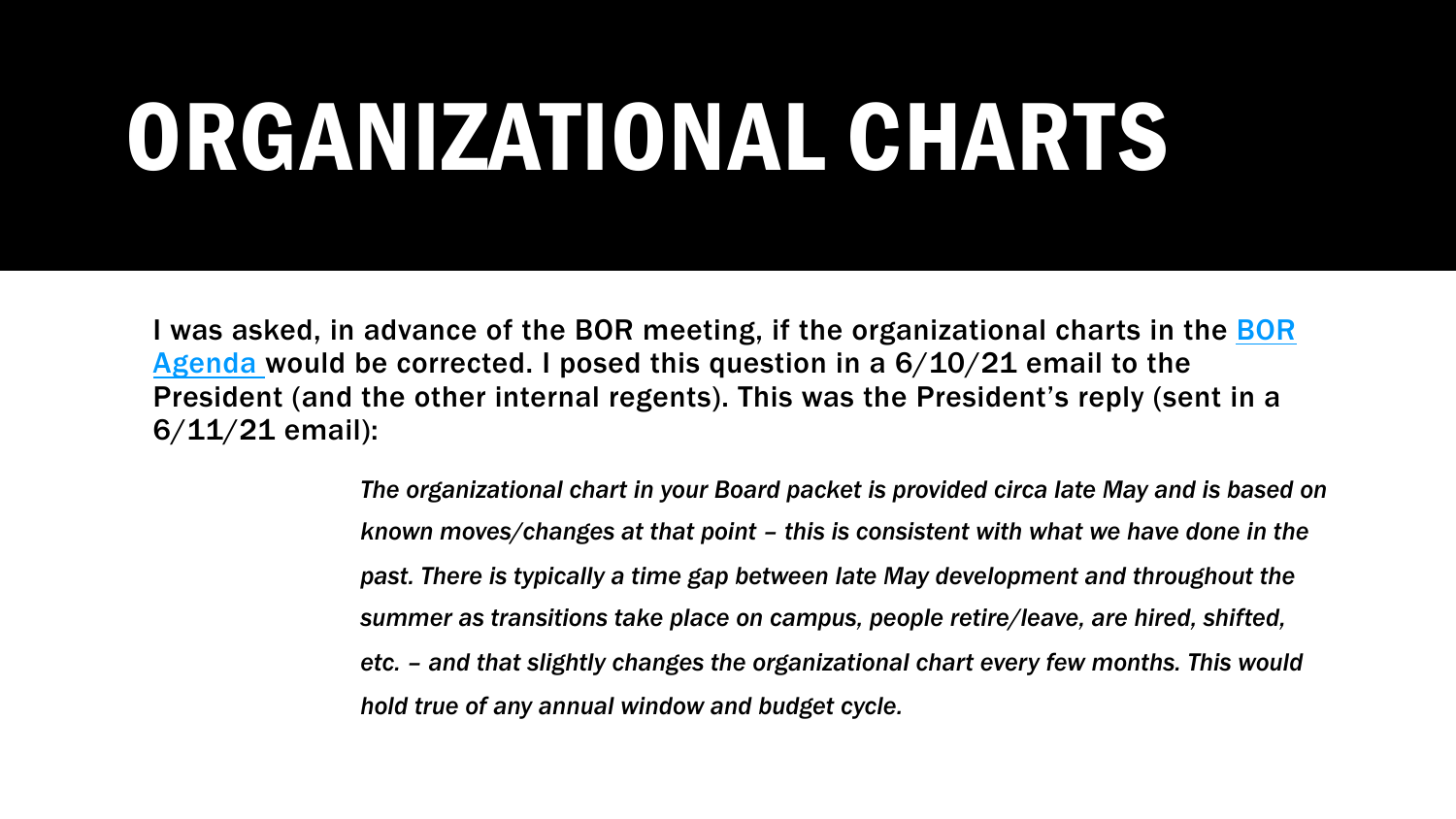#### COMPENSATION: "COMPRESSION"

- The "compression piece" of the President's compensation plan is on p. 113 (p. 117 of the pdf) of the [Quarterly agenda book](https://www.moreheadstate.edu/MSU/media/Board-of-Regents/June-17-2021-Quarterly-Board-Meeting-Agenda-Book.pdf).
- This piece, which has been in process for some time (note: it was pulled from the March 25th BOR agenda because the President was still finalizing particulars), is now denoted as a plan to deal with inversion (as opposed to compression overall).
- The specifics, as outlined in the agenda book, contain notable exceptions.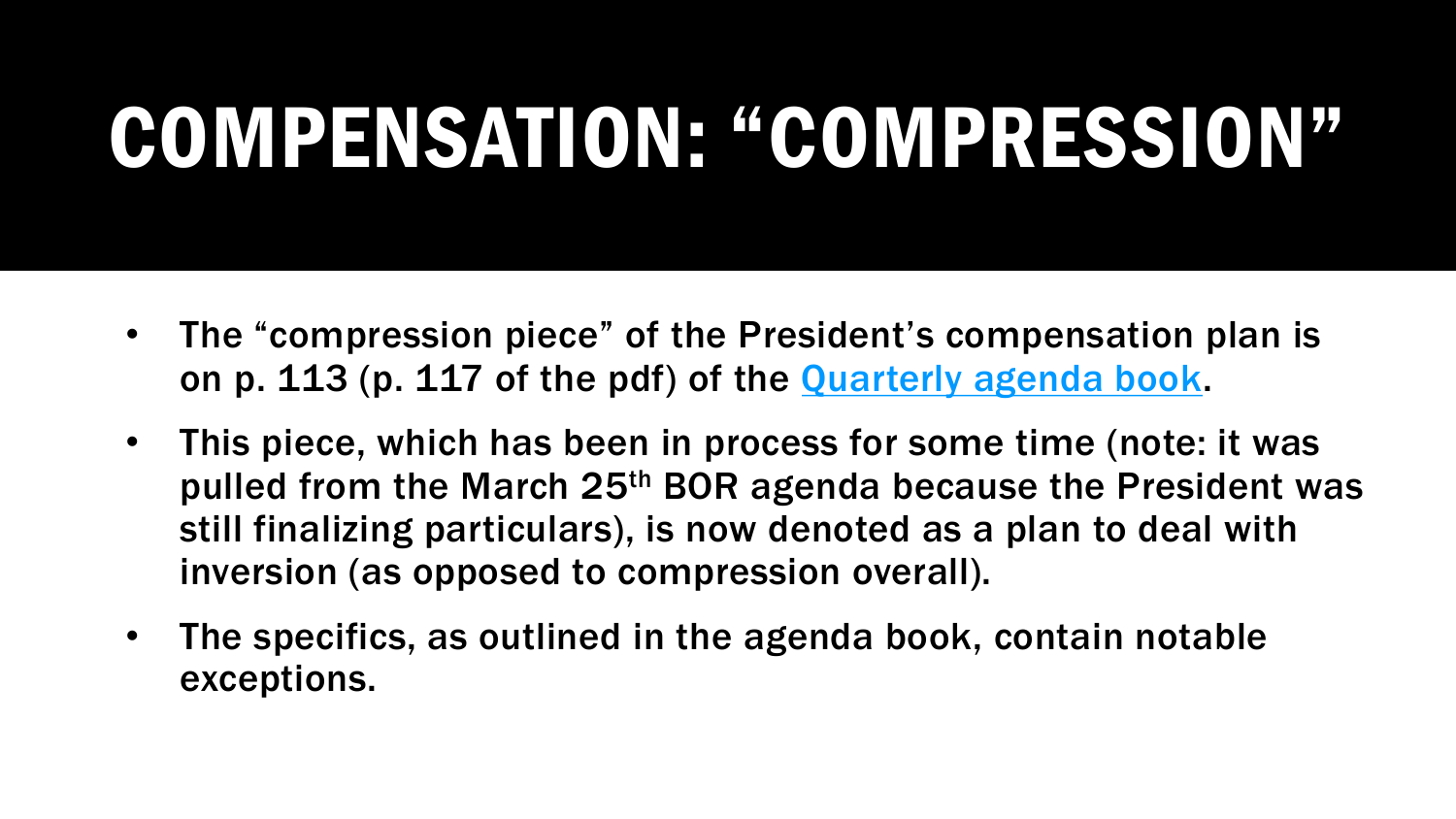# EXCEPTION #1: FULL PROFS

Full professors were considered in the plan, but the parameters of inclusion privilege longevity over rank:

• *"As a second level of review, faculty salaries within the rank of Professor were reviewed to determine if any Associate Professor promoted within the past five years was receiving a higher salary than that of a Professor, after considering the raises earlier approved for the upcoming year based on years of service. If such an inversion existed, the Professor's salary was adjusted to the minimum of the Associate Professor up to a maximum \$4,000 increase in total adjustment for both levels of review. The five-year window was used to account for market inversion as compared to [salaries of longer serving Associate Professors that encompassed longevity and merit increases"](https://www.moreheadstate.edu/MSU/media/Board-of-Regents/June-17-2021-Quarterly-Board-Meeting-Agenda-Book.pdf)* (p. 113 of Quarterly Agenda Book).

The "five-year window" limits the number of full faculty who may be considered as suffering from inversion while privileging time served at the institution over time in rank. (Long-serving associate professors who elect to go up for full, as the President has urged them to do, have the opportunity to further leapfrog over "younger" faculty who have already achieved the highest faculty rank.)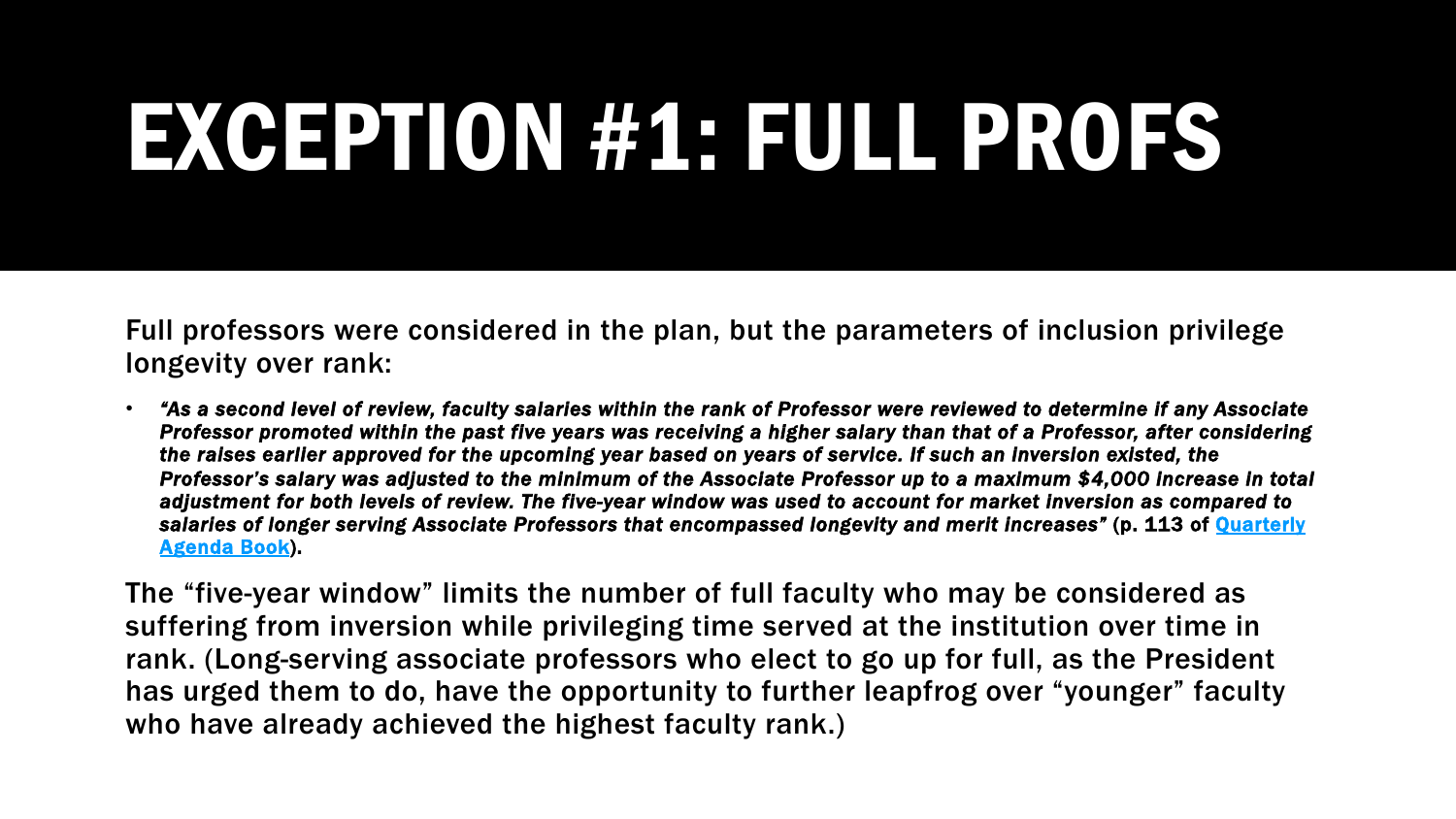# EXCEPTION #2: FUNDING

The initial proposal/idea for compression (which is now a plan to address select inversion) was a pool of \$100,000. At the March 25, 2021 Board of Regents meeting, when the President removed the "compression piece" from the agenda, he noted that the new plan would include a \$200,000 pool. The stated number in the 6/17/21 [Quarterly Agenda Book](https://www.moreheadstate.edu/MSU/media/Board-of-Regents/June-17-2021-Quarterly-Board-Meeting-Agenda-Book.pdf) is much smaller:

• *"It is recommended that the Board of Regents authorize the University President to implement faculty salary increases based on the above parameters. The estimated cost is \$40,000, plus associated fringe" (p. 113).*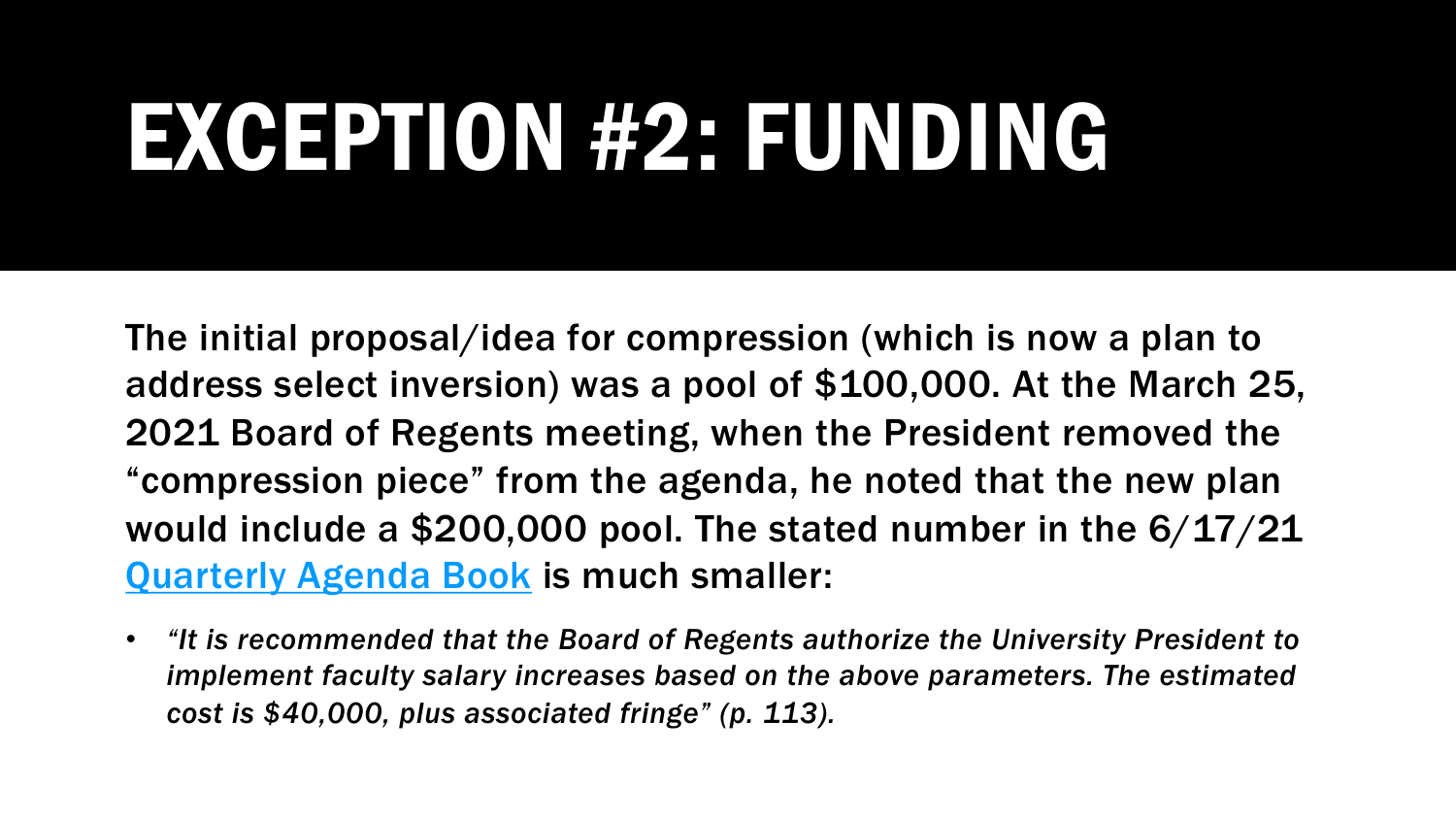# EXCEPTION #3: NURSING

The \$40k total excludes the Department of Nursing. Again, from the [Quarterly Agenda Book:](https://www.moreheadstate.edu/MSU/media/Board-of-Regents/June-17-2021-Quarterly-Board-Meeting-Agenda-Book.pdf) "This plan includes all academic faculty with the exception of the Department of Nursing" (p. 113).

According to the President:

- Nursing is an exception because of severe market pressures.
- The personnel roster the Board voted on included "some of what is happening in Nursing."
- The total pool for Nursing will be \$102k, plus associated fringe.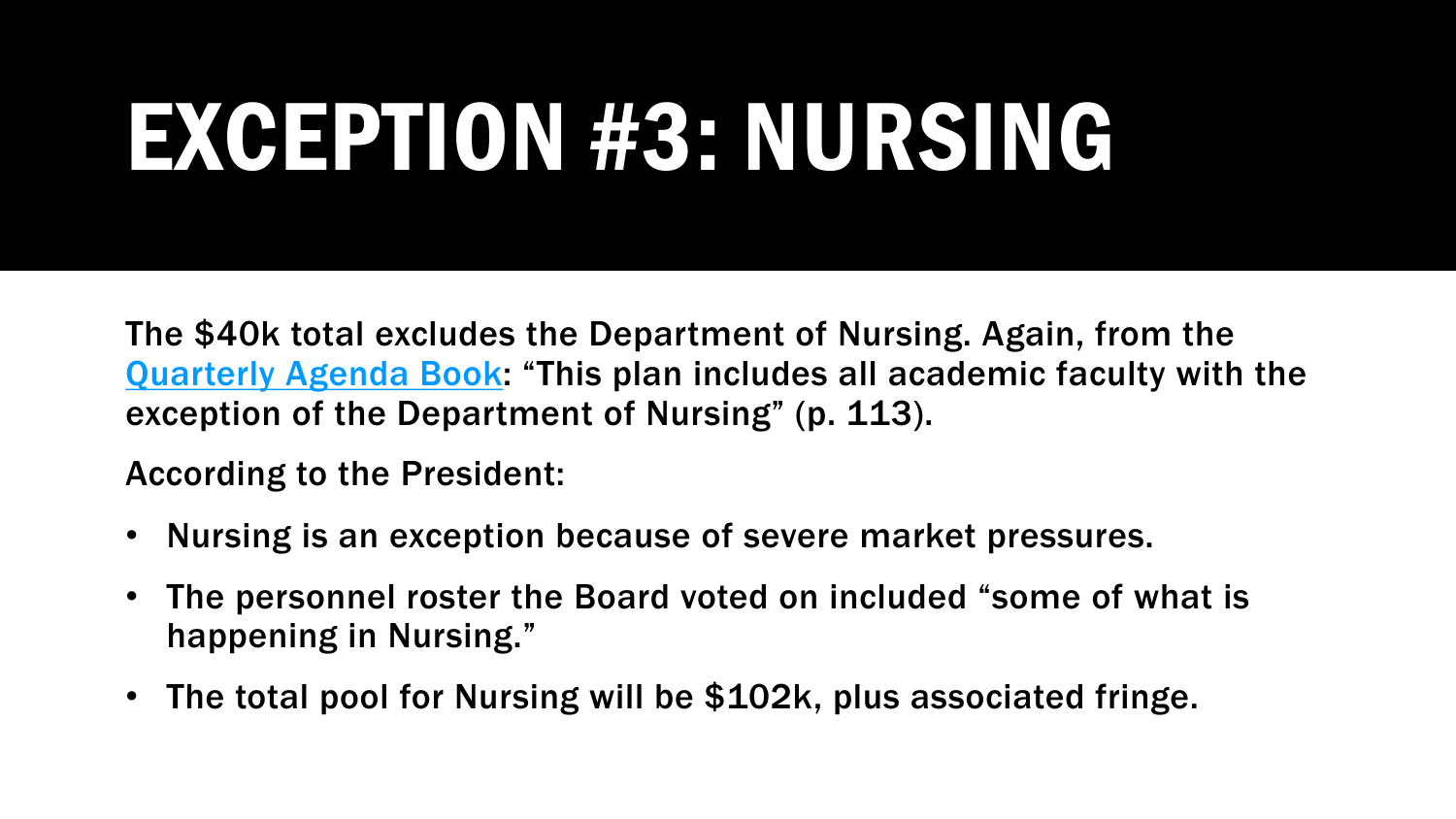### QUESTIONS REGARDING AMOUNTS

I asked a number of questions to clarify the pool total and its documented allocation. The President's responses are summarized below:

- The final tally is around \$160k to 170k—an amount which includes the \$40k [plus fringe] for faculty outside of Nursing and the \$102k [plus fringe] for faculty in Nursing.
- The \$40k [plus fringe] for faculty outside of Nursing is reflected in the personnel roster the BOR approved during the meeting.
- "Some" of the tally for Nursing is reflected in the roster.
- The President "does not envision" re-printing the roster.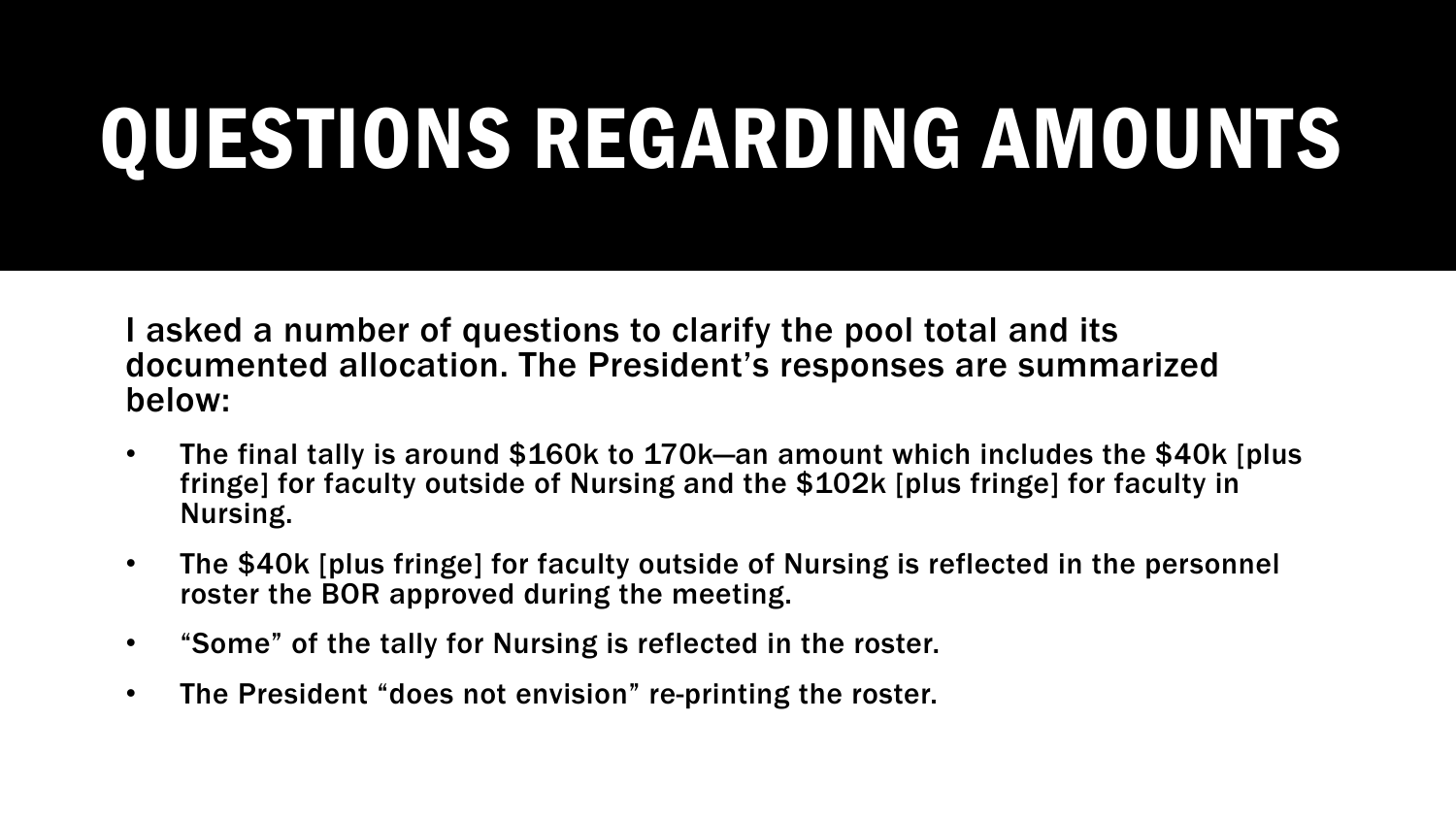# WHAT ROSTERS SHOW

According to Ms. Fister-Tucker (who provided the President with a correction to a statement he had made to the opposite effect earlier in the meeting), the 2021-2020 personnel roster includes the \$40k [plus fringe] allotted to faculty outside of Nursing.

The 2021-2022 roster also includes roughly \$79k more in salary allotments for Nursing than were allocated for the same positions in the 2020-2021 roster. If raises associated with the first part of the compression plan are removed (tallied as any salary increase up to an including \$1200), the total is roughly \$48k.

Using my own "back of the napkin calculations," and relying on Ms. Fister-Tucker's assertion re: the \$40k, I can contend that the 2021-2022 personnel roster includes roughly \$88k in allotments to address "market inversion."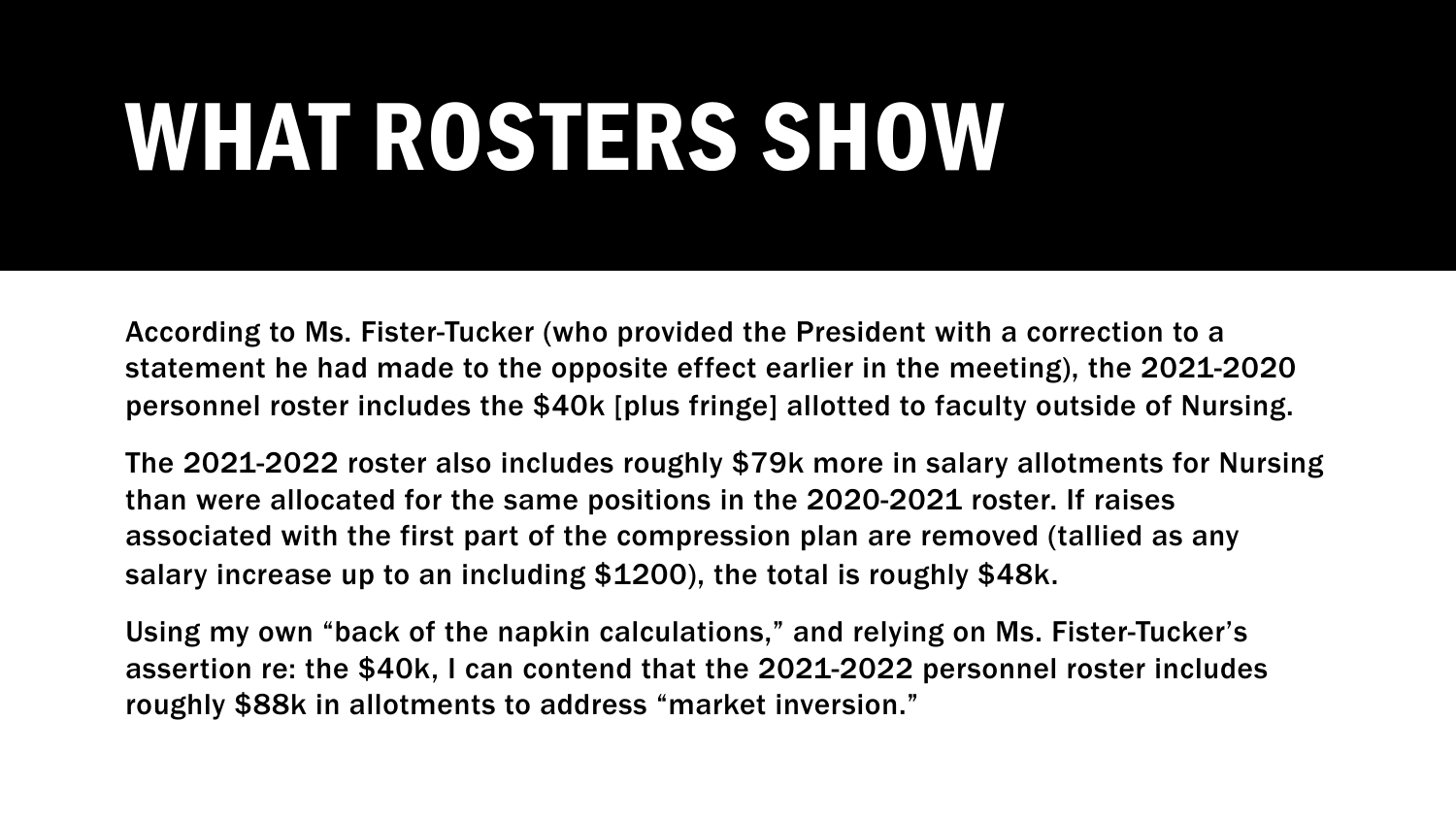# WHAT ROSTERS DON'T SHOW

The rosters do not show the full final tally for the President's compensation plan. Here's why:

- 1. Personnel rosters only include base salaries, not "accompanying fringe." (The President includes this fringe in his final calculation.)
- 2. Raises are included in base salaries of individual roster lines—they are not recorded separately in the personnel roster (meaning the only way to determine the total of a raise is to subtract the salary of the budgeted roster position from 2020-2021 from the listed salary of the budgeted roster position in 2021- 2022).
- 3. Official rosters are "snapshots" that can be amended and changed. The Board voted to give the President the power to enact his plan, and the President stated that the full consequences of his plan were not evident in the printed materials provided to the Board.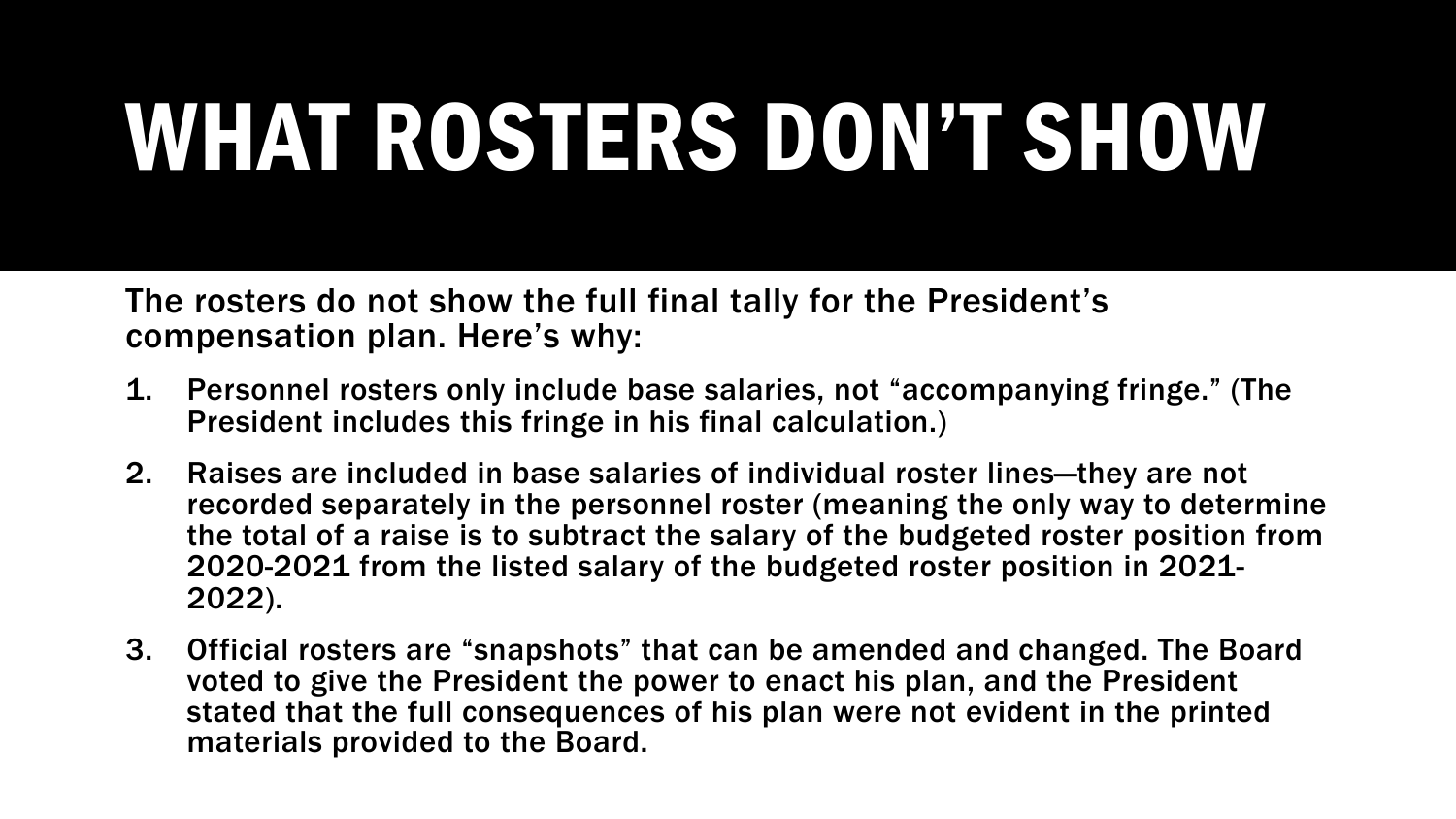# QUESTIONS RE: PROCESS

The BOR agenda book listed approval of the roster and the budget before the approval of the President's "Compensation Plan to Address Faculty Inversion." This means that the Board was potentially being asked to approve the consequence of the plan (reflected in the compensation outlined in the budget and roster) before approving the plan itself.

In response to my specific query, the President stated the \$40k was not reflected in the roster. The Board then voted on the budget, roster, and plan, approving them all. (Note: I am prohibited by state statute from voting on faculty compensation plans, so I only voted on the budget and roster.)

After the vote (on the budget, roster, and plan) and a meeting break, the President informed the Board that the \$40K \*had\* been included in the personnel roster (Ms. Fister-Tucker, who was in attendance, informed him of this during the break).

At the end of the meeting, during the Board's self-evaluation, I noted my regret regarding the vote sequence, and I asked the other Board members to provide me with guidance for effective communication, as this was not the first time I was unable to ensure clarity and precision before a Board vote.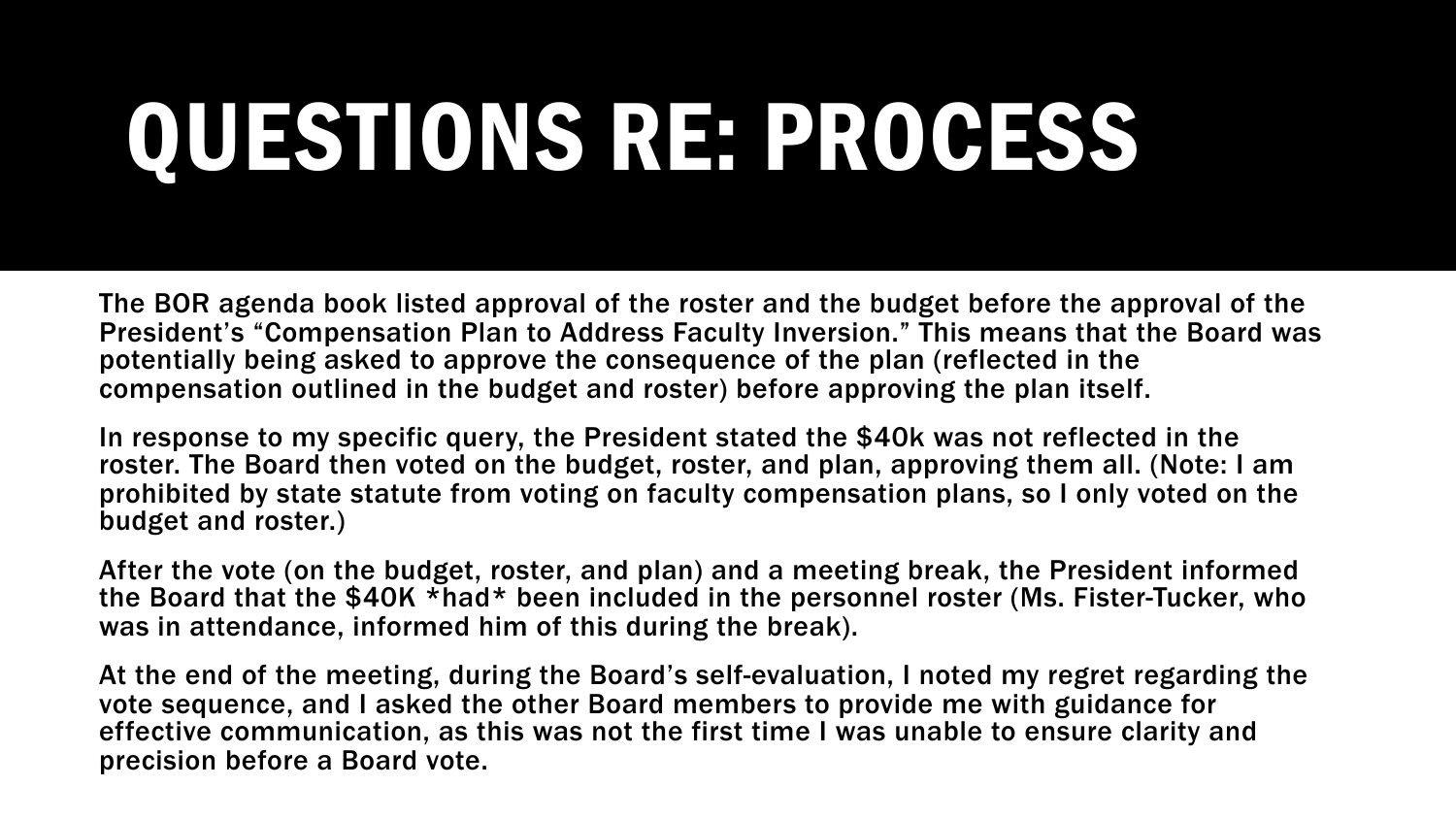# MID-YEAR RAISES? MAYBE. . .

In a budget overview (which included more information than what is in the agenda book), Ms. Fister-Tucker noted that there was a pool of \$350k set aside for mid-year raises.

- The "date" for these raises was listed as "October 2021."
- The possibility of a raise is predicated on budgetary factors that were not specified during the meeting (so there's a "plan" for a mid-year raise, but there are unspecified factors that could derail this plan)
- Bringing the lowest-paid employees up to a certain threshold (not specified) is a "priority."
- When asked (by me) what other criteria or guidelines were being used to determine allocation (across the board raises? targeted staff income? targeted faculty increase? further redress of compression? merit? COLA?), the President stated no determinations had been made because he "need[s] to run numbers."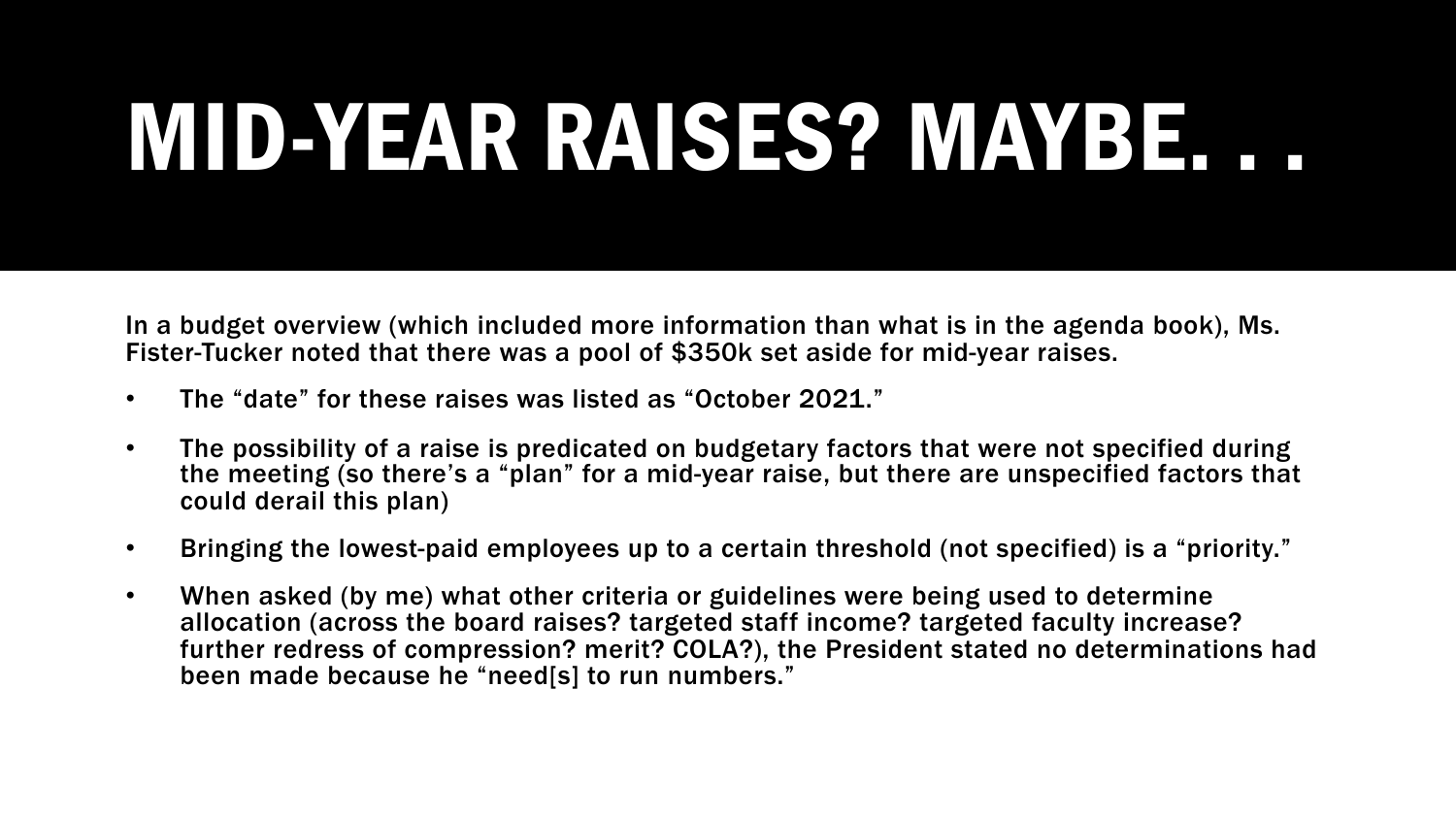# PRESIDENTIAL PAY

The Board is very pleased with the President's performance, and most members wish to revisit his compensation package.

The President's contract (which I have not seen) includes a stipend for housing. In 2019 (before my official term on the Board), the President declined to accept his housing stipend. Members of the Board would now like to "impel" the President to take this stipend because they are concerned that he "has given himself a pay cut." No official action was taken (because even a retroactive payment of funds the President declined from 2019 on does not amount to a new compensation package).

Note: the Board also extended the President's contract another year (through 2025). I abstained from voting because I have never seen the contract, and hence do not have enough information to make an informed decision on its extension.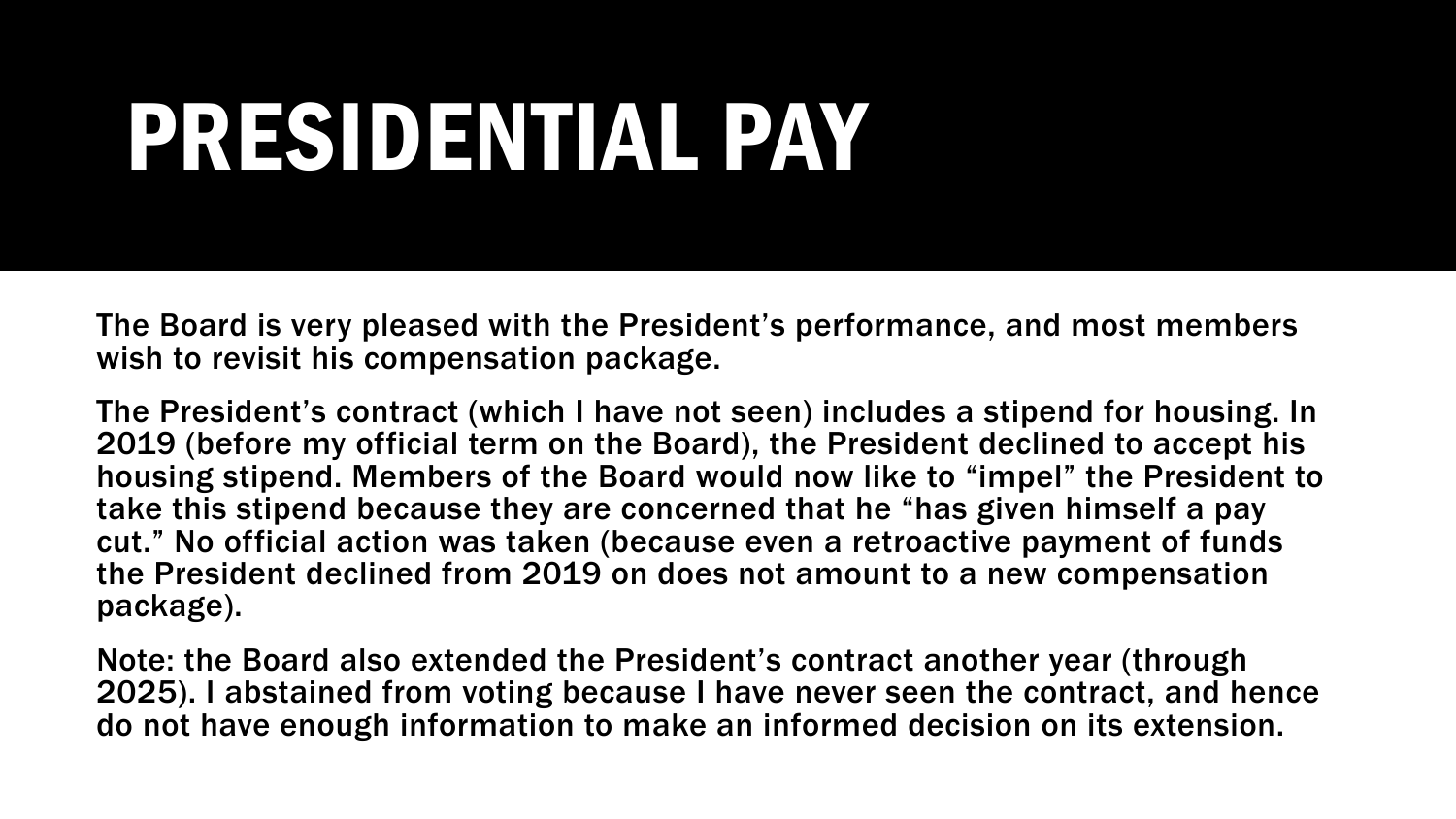# STIPEND TOTAL?

Exact figures were not stated during the Board meeting. The number that was bandied about was somewhere between \$2800 and \$2900. When I asked about payment method, another Board member informed me that figure for housing funding was a \*monthly allotment,\* not a grand total. Some members of the Board expressed concern that this (monthly) figure would not fully cover all housing costs, and they asked that the Board take up this compensation issue at a later date.